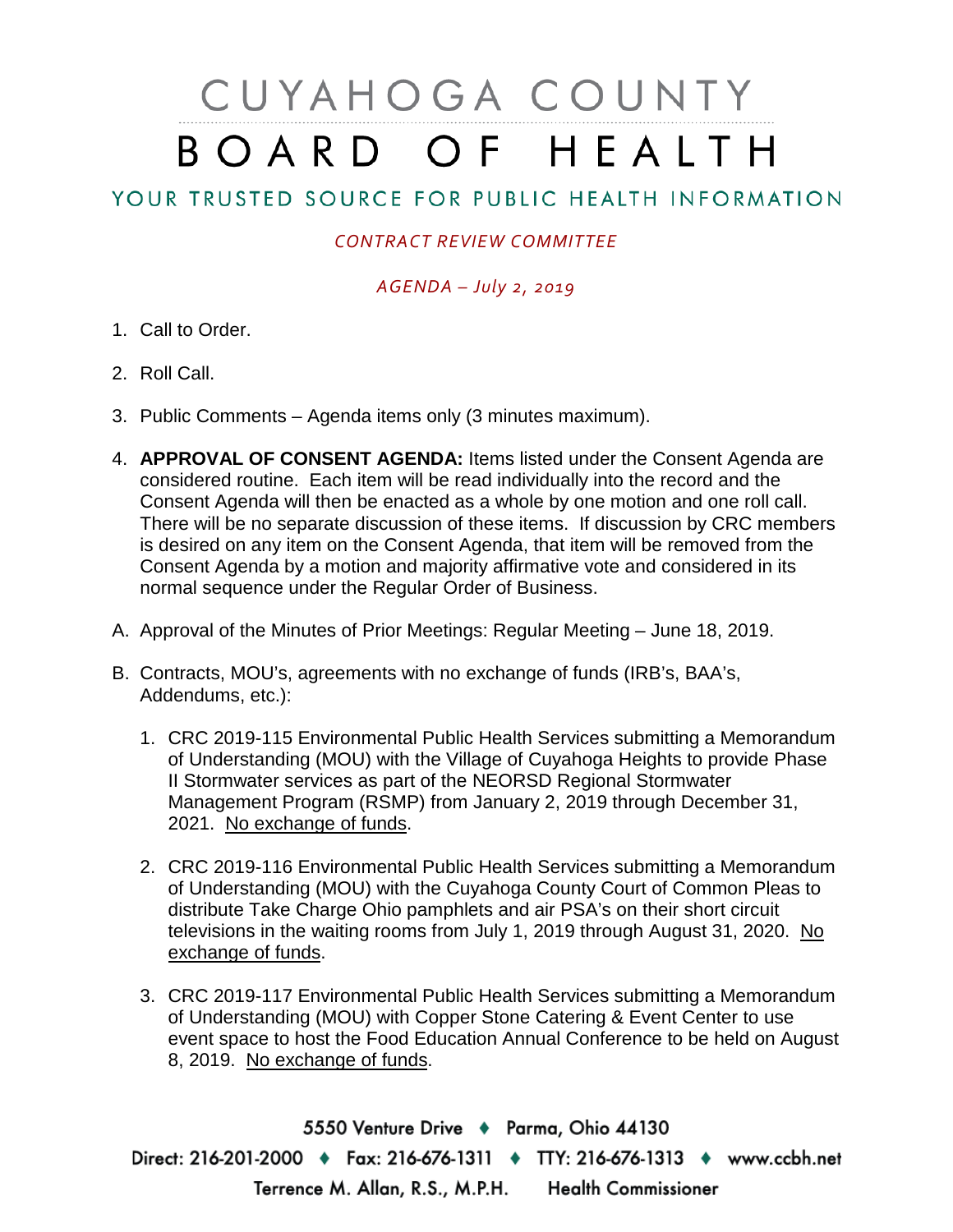4. CRC 2019-118 Environmental Public Health Services submitting the following contract award authorization for the Water Pollution Control Loan Fund (WPCLF) Program to be rescinded due to contractor withdrawing their bid:

| CRC#     | Contractor | Address                                                      | Award |
|----------|------------|--------------------------------------------------------------|-------|
| 2018-115 |            | Mayes & Sons Plumbing 12712 Janette, Strongsville \$4,300.00 |       |

5. CRC 2019-119 Administration Services submitting an Agreement with the Village of Moreland Hills for the implementation of Chapter 707 of the codified ordinances of the Village of Moreland Hills pertaining to the sales of tobacco products to persons under the age of 21. No exchange of funds.

#### 5. **CONTRACTS AND AWARDS:**

A. Tabled Items

None

- B. New Items For Review
	- 1. Bid/Quote Openings ≥ \$25,000.00

*Lead Program:*

- a. CRC 2019-120 1523-1525 Sherbrook South Euclid, Ohio 44121
- 2. Bid/Quote Openings < \$25,000.00

*Lead Program:*

- a. CRC 2019-121 1844 Farmington Rd. East Cleveland, Ohio 44112
- b. CRC 2019-122 23104 Felch St. Warrensville Heights, Ohio 44128
- c. CRC 2019-123 1640 Maywood Rd. South Euclid, Ohio 44121

5550 Venture Drive ♦ Parma, Ohio 44130 Direct: 216-201-2000 • Fax: 216-676-1311 • TTY: 216-676-1313 • www.ccbh.net Terrence M. Allan, R.S., M.P.H. **Health Commissioner**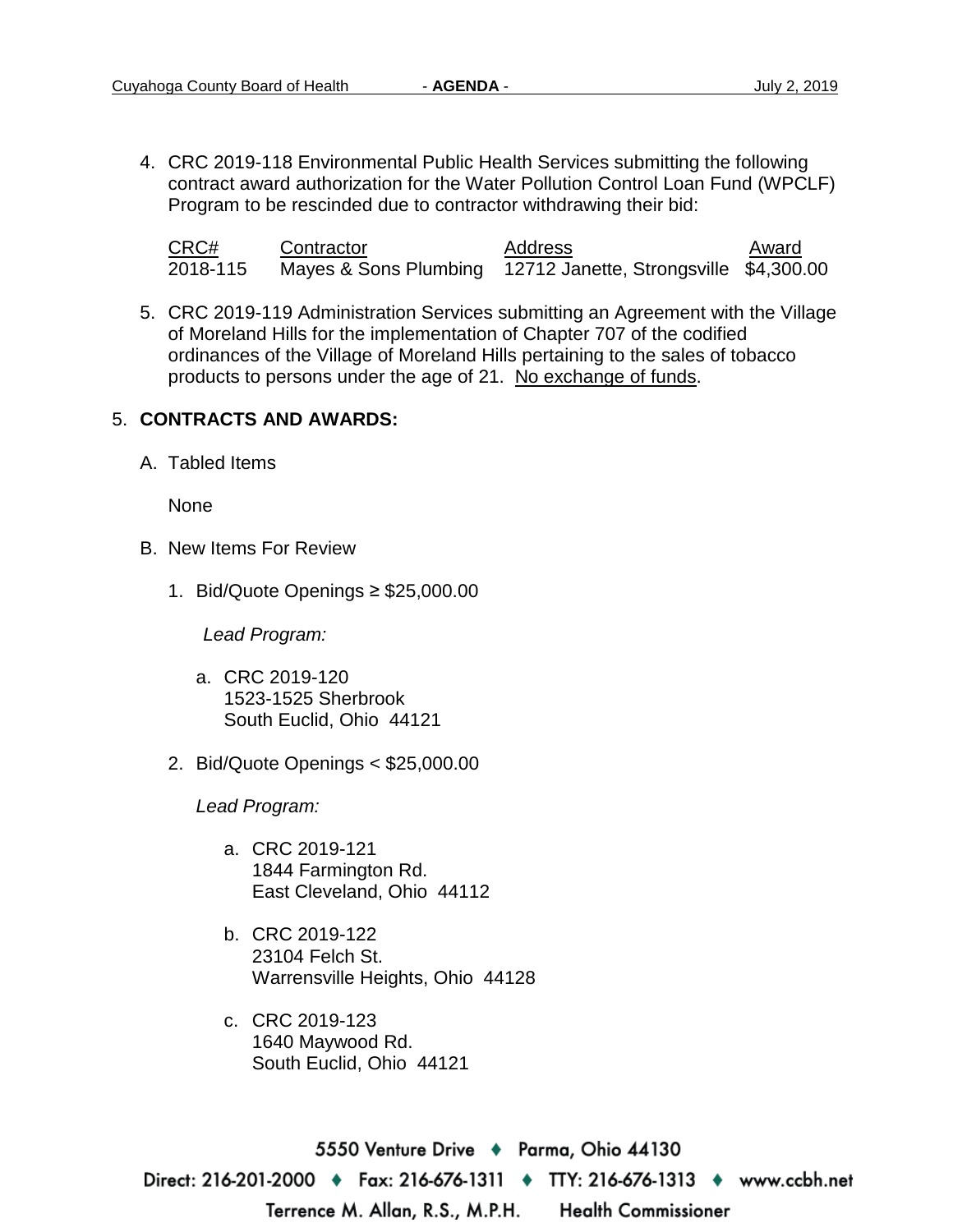- d. CRC 2019-124 1840-1842 Marloes East Cleveland, Ohio 44112
- e. CRC 2019-125 19122 Kings Highway Warrensville Heights, Ohio 44122
- f. CRC 2019-126 2227 Northview Rd. Rocky River, Ohio 44116
- 3. Expenditures: Contracts < \$25,000.00
	- a. CRC 2019-127 Environmental Public Health Services submitting an addendum to the contract with American Builders and Applicators (CRC 2019-52) under the Lead Hazard Control grant to increase the amount to be paid to American Builders & Applicators from \$20,805.00 to \$21,620.00.

Purpose: To complete additional work found during project completion.

Funding Source: 100% reimbursable through the Lead Hazard Control Program.

b. CRC 2019-128 Prevention and Wellness Services submitting a contract with Heidi Harris, MSN, CNP from September 1, 2019 through December 31, 2019. Amount to be paid to Heidi Harris, MSN, CNP is not to exceed \$6,000.00.

Purpose: To serve as PRN Nurse Practitioner for the CCBH Family Planning Clinic as needed.

Funding Source: 100% reimbursable through the FY2018 RHW grant.

c. CRC 2019-129 Prevention and Wellness Services submitting an addendum to the contract (CRC 2019-46 & CRC 2019-90) with Alyssa Sherer to change the end of the contract period from March 31, 2021 to December 31, 2019 and increase the amount paid to Alyssa Sherer from \$10,000.00 to \$24,000.00.

Purpose: To serve as Nurse Practitioner in the CCBH Family Planning Clinic.

Funding Source: 100% reimbursable through the FY2018 Reproductive Health and Wellness grant.

5550 Venture Drive + Parma, Ohio 44130

Direct: 216-201-2000 • Fax: 216-676-1311 • TTY: 216-676-1313 • www.ccbh.net

Terrence M. Allan, R.S., M.P.H.

**Health Commissioner**